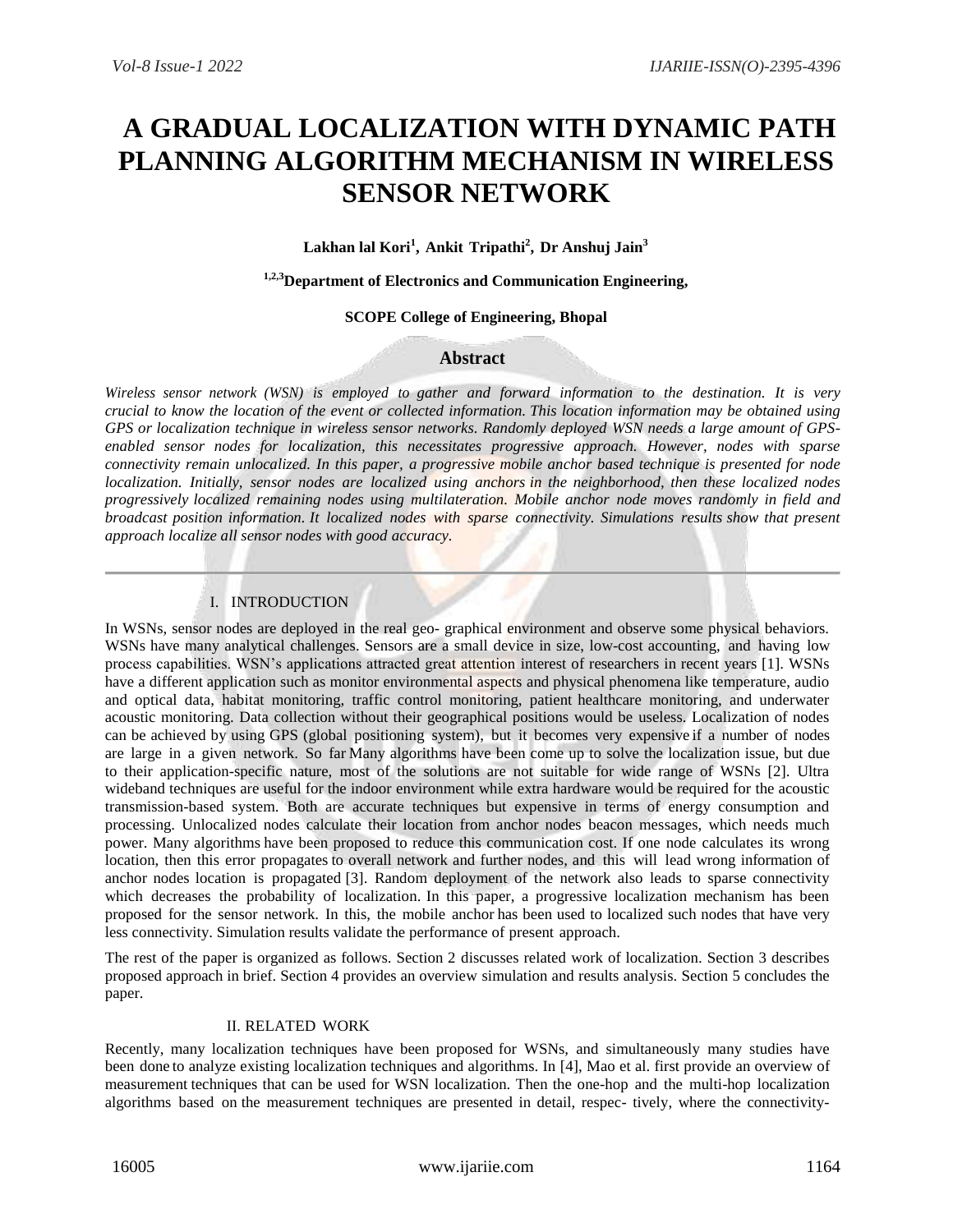based or range-free localization algorithms. In [5], an overview of localization techniques is presented for WSNs. The major localization techniques are classified into two categories: centralized and distributed based on where the computational effort is carried out. Based on the details of localization process, the advantages and limitations of each localization technique are discussed. In addition, future research directions and challenges are highlighted. This paper point out that the further study of localization technique should be adapted to the movement of sensor nodes since node mobility can heavily affect localization accuracy of targets. However, the localization techniques proposed for mobile sensor nodes are not discussed in [5].

In [6] Mustafa Ilhan Akbas, et al. proposed a localization algorithm for wireless networks with mobile sensor nodes and stationary actors. The proposed localization algorithm overcomes failure and high mobility of sensors node by a locality preserving approach complemented with the idea that benefits from the motion pattern of the sensors. The algorithm aims to retrieve location information at the actor nodes rather than the sensors and it adopts one-hop localization approach in order to address the limited lifetime of the WSN. The accuracy of the proposed algorithm can be further improved with RSS or other measurement techniques at the expense of increased energy consumption.

In proposed scheme [7], a subsurface current mobility model is adopted and tailored according to the requirements of the scenario. These mobile anchor nodes move in the network space and periodically broadcast beacon messages about their location. Static sensor nodes receive these messages as soon as they come under the communication range of any mobile anchor node and compute their position based on the range based technique. Another contribution of this paper is to identify the importance of mobile anchor node over static anchor node in localization. The simulation result shows that mobile anchor node provide better accuracy as compared to static anchor node for sensor node localization.

In [8] CamLy Nguyen et al. proposed a maximum- likelihood-based multihop localization algorithm called kHopLoc for use in wireless sensor networks that is strong in both isotropic and anisotropic network deployment regions. Compared to other multihop localization algorithms, the pro- posed kHopLoc algorithm achieves higher accuracy in vary- ing network configurations and connection link-models. The algorithm first runs a training phase during which a Monte Carlo simulation is utilized to produce accurate multihop connection probability density functions (described later). In its second phase, the algorithm constructs likelihood functions for each target node based on their hop counts to all reachable anchor nodes which it then maximizes to produce localization information. The main advantage of the algorithm is the use of a Monte Carlo initial training phase to generate the multihop connection probability density functions. These are then used to build likelihood functions whose maxima estimate each target node location. Since the algorithm uses full statistical information for the multihop connection probabilities, localiza-tion results are significantly more accurate for both in isotropicand anisotropic networks.

In [9] Slavisa Tomic, et al. addresses node localization problem in a cooperative 3-D wireless sensor network (WSN), for both cases of known and unknown node transmit power by investigating the target localization problem in a cooperative 3-D WSN, where all targets can communicate with any node within their communication range. In this by using RSS propagation model and simple geometry a novel objective function derived which is based on the LS criterion, which tightly approximates the ML one for small noise. The results show that the derived non-convex objective function can be transformed into a convex one by applying semidefinite pro- gramming (SDP) relaxation technique and the generalization of the proposed SDP estimator is straightforward for the case when the nodes transmit power is not known. Cooperative localization is a very difficult problem, particularly usefulfor large-scale WSNs with limited energy resources. The proposed scheme involves an efficient estimator based on SDP relaxation technique to estimate the locations of some target nodes simultaneously. The new estimator exhibited excellent performance in a variety of scenarios, as well as robustness to not knowing.

In [60] Kulkarni ,et.al compared to the other path planning methods,Σ-Scan provides the highest ratio of localization accuracy and coverage to path length. Σ-Scan saves the power of both mobile beacon and sensor nodes. Power-saving is significantly important for sensor network especially when the scale is large. Sensor localization is energy consuming especially when sensor nodes are mobile and dynamically changes their coordinates with time, such as underwater wireless sensor network. Besides, Σ-Scan is easy to implement and more applicable for ROI with arbitrary shaped. Common localization problems, such as accuracy, coverage and collinear problems, are not solved or evaluated in their methods for the arbitrary obstacle presence environment. However, Σ-Scan still has some constraints. Σ-Scan can only perform ideally in rectangles of which the side length is measured in units of s. Σ-Scan can only be used for 2D areas. We aim to solve these problems in our future work[6].

In [58] Kannadasan ,et.al.presented the trajectory of Z-curve with dual mobile beacon method is proposed. The study proves that this Z-curve trajectory is able to procure higher range of localization accuracy, reduced time consumption and minimized localization error. Hence it can be said that proposed Z-curve enables accuracy in terms of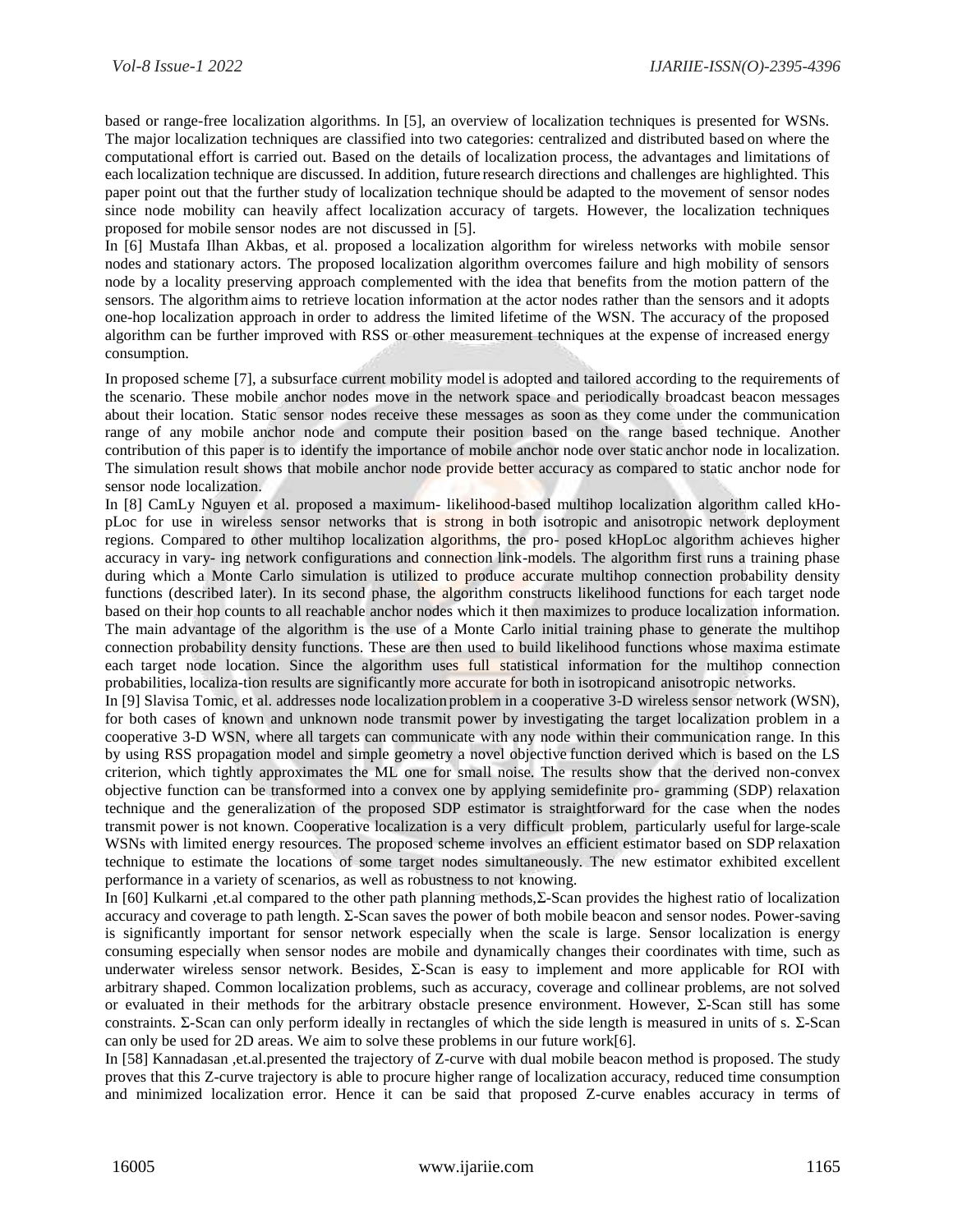localization by yielding minimum localization error, when compared to the existing SCAN algorithm. In the future, we will further study the mobile anchor node assisted localization problem, including analyzing the impact of anchor mobility on localization, design an optimal path planning for anchor nodes to improve localization performance, etc[4].

In [59] Tsai et.al presented a trajectory named 'M-Curves' for the mobile anchor based localization approach by considering the key features for localization and we adopted DSA to the problem of

localization with novel fitness function. Our proposed path planning model assures full coverage, high localization accuracy and localization ratio. DSA optimized the position of the nodes by minimizing the localization error. It is evident from the results that, optimization gives better performance as compared to the traditional techniques.Compared with other static models such as SCAN,HILBERT, LMAT, Z-Curves, our model shows superior results in terms of metrics such as localization ratio, localization accuracy. Though SCAN and HILBERT has comparatively lesser path length, these two models are affected by co linearity problem. Due to which the localization accuracy of the models are high. Z-Curves model resolved the co linearity issue and it has comparatively lesser path length. However, experimental results shows that M-Curves outperforms SCAN,HILBERT, LMAT, Z-Curves models in terms of localization accuracy[5].

In [61] Das, Tisan, et.al.[2020], In this paper author presented Traversal technique is one of the most fundamental requirements associated with the localization schemes in the wireless sensor network. As the reduction in mobile anchor node decreases the cost associated with the deployment of the wireless sensor network in a manifold, hence optimization of mobile anchor node traversal by minimizing the total traversed path and average localization error has become an emerging field of study. None the less, further research activity is needed in deterministic path planning mechanism so that existing models can be optimized or novel approaches can be proposed which will further reduce the total traversed path as well as the average localization error by further use of various polygonal approach and fine-tuned pattern along With linear traversal scheme<sup>[3]</sup>.

In [62]Kaur, Pardeep et.al invented a range-based, distributed method where randomly deployed sensor nodes in the en sing area are localized with the help of single mobile anchor nodes. The mobile anchor node follows an optimal new path trajectory i.e. spiral Pentagon Trajectory by utilizing the application of SSA. This paper proved that SPT has minimum path length as compares to exiting literature work and SSA has not been used before with this path trajectory. The proposed algorithm can be implemented for single hop/ multi-hop range-free localization for a fully mobile scenario. Future work is focused on the hybrid algorithm with different path planning and different optimization algorithm which can be used to gain high accuracy[1].

The related word clearly shows that an optimal algorithm could not be defined yet, and thus a suitable localization algorithm needs to be designed on the specificities of the situations, taking into account the size of the network, as well as the deployment method with node density and the expected results. Our present method delved into mobile anchor nodes and established that they are energy efficient as well as require less in number than only static nodes. In those systems, only a small number of anchors are necessary for constructing the global coordinates, which significantly reduces the system cost.

## III NETWORK MODEL

In this section assumption about the network model is described.

- *•* Sensor nodes and base station are static.
- *•* The base station does not limit by energy.
- *•* Anchor nodes are aware of their geographic location.
- *•* The distributions of sensor nodes are random over thesensing area.
- *•* The sensor nodes are densely deployed in the sensingarea.
- *•* Sensor nodes are homogeneous in energy level.
- *•* A mobile node work as anchor node and do not limit toenergy.

#### IV PRESENT METHOD

In this section, a range-based iterative distributed localization method has been proposed. In this work, we categories all the sensor nodes into two types viz. anchor (blue plus sign) and non-anchor node (red circle) shown in figure 4.2. Initially, non-anchor nodes are localized using multilateration technique. After that, an iterative mechanism is used to localize remaining non-anchor nodes progressively. Nodes with less connectivity (less than three neighbors) are localized using a mobile beacon. The proposed method consists three phases: Initial, progressive and mobile. In the first phase, nodes with more than two anchor neighbors are localized using multilateration. In the second phase, localized non-anchor nodes are used as a pseudo-anchor for nodes localization. These pseudo-anchor broadcast their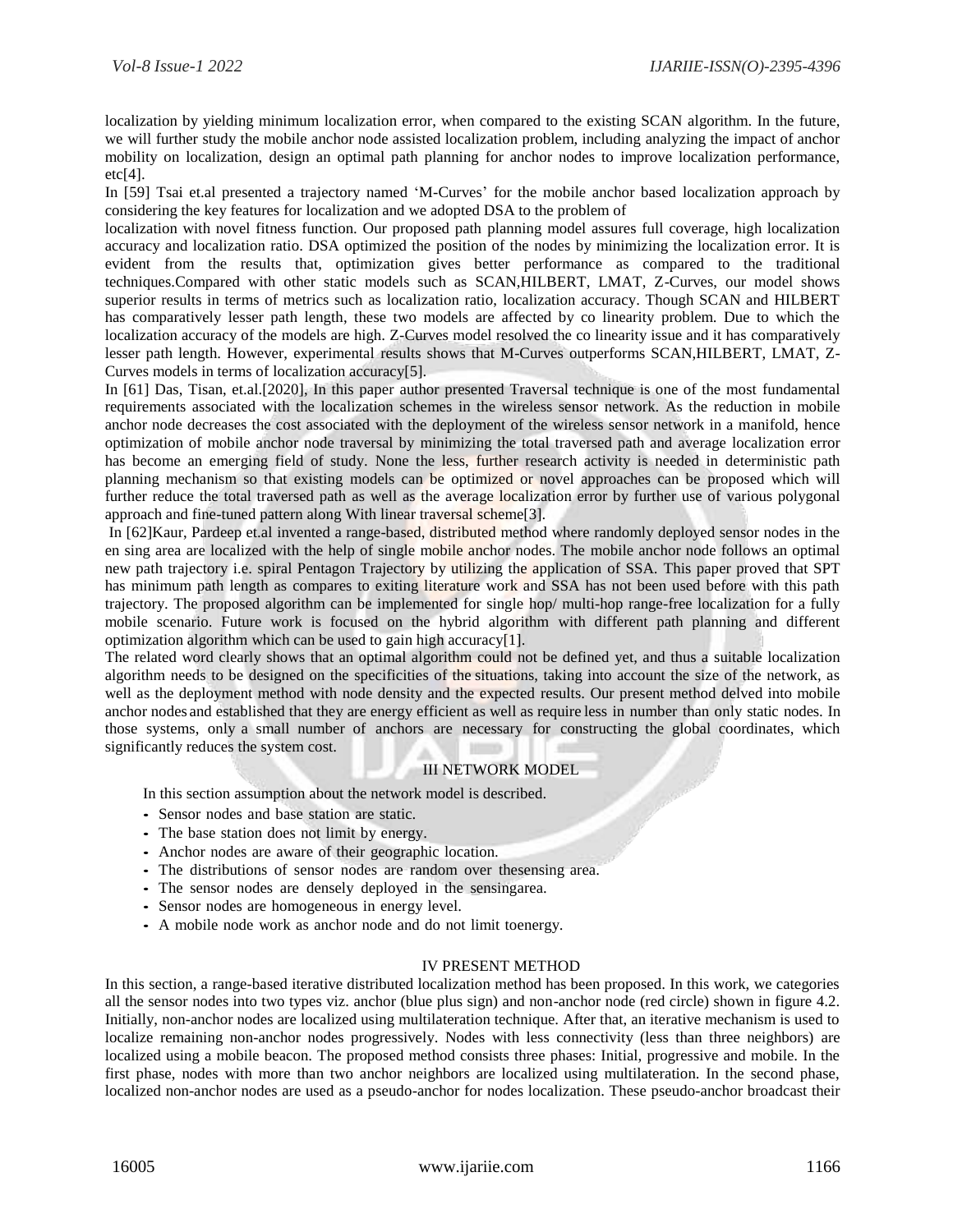coordinates in proximity. On reception of coordinates, non-localized nodes localize themselves using multilateration. In the last phase, a mobile anchor node moves dynamically and broadcast its position for node localization.

**Phase 1**: **Initial phase:** At the very beginning, all the anchor nodes initially broadcast their Position beacon packets within communication range. This beacon packet consists of the anchor node location and the node ID. Once a nonanchor node receives the beacon packet, it stores the beacon location along with the RSSI value. After receiving beacon packet from minimum three anchor nodes, each non-anchor sensor node calculates. Positional coordinates using the multilateration method. The distance between non-anchor and anchor is calculated through the RSSI value of the corresponding anchor node and its coordinates. Fig. 1 shows that the nodes with three anchor successfully localize themselves using multilateration. After that, broadcast computed coordinates within communication range.



Fig 1 Initial phase localization.

**Phase 2: Iterative phase:** In this phase, non-anchor nodes are localized using already localized neighbors. This is an iterative phase in which each non-anchor node wait for three beacon packet, as soon as it gets required a number of the packet, computes their coordinate using multilateration. After that, broadcast coordinates which help to other neighbor nodes to compute their location coordinates.

**Phase 3: Mobile phase:** A non-anchor with less connectivity is not able to compute their location. To solve this problem we used a mobile node as an anchor, which moves dynamically in field and periodical broadcast location coordinates.As soon as non-anchor node get three beacon packet from the static or moving anchor, it computes position coordinate. The selection of beacon coordinates depend on the RSSI value degrades localization accuracy. The topological arrangement of the node is not a constraint. Hence, the all beacon packet considers for location computation. Localized non-anchor nodes may also use new position coordinates to update their estimated location.

### V SIMULATION RESULT

We simulate a network of sensors in a 400m×400m sensing field. There are four hundred sensor nodes  $(n = 400)$  and they are randomly distributed in the field. For doing this, the vertical and horizontal coordinates on every sensor are randomly taken between 0 and 400. The beacon nodes are also randomly distributed. This is a distributed approach; it does not need interruption of sink node. The mobile node can move randomly within sensing field with maximum speed up to fifteen meters per second.

### **(a) Number of deployed nodes in the field**

To observe the performance of proposed approach, we simulate with anchor nodes as 10% of the total node, deployed area 400m ×400m, node communication range is taken as 10% of deployed area. The error in the distance is considered as 10% of the respective distance.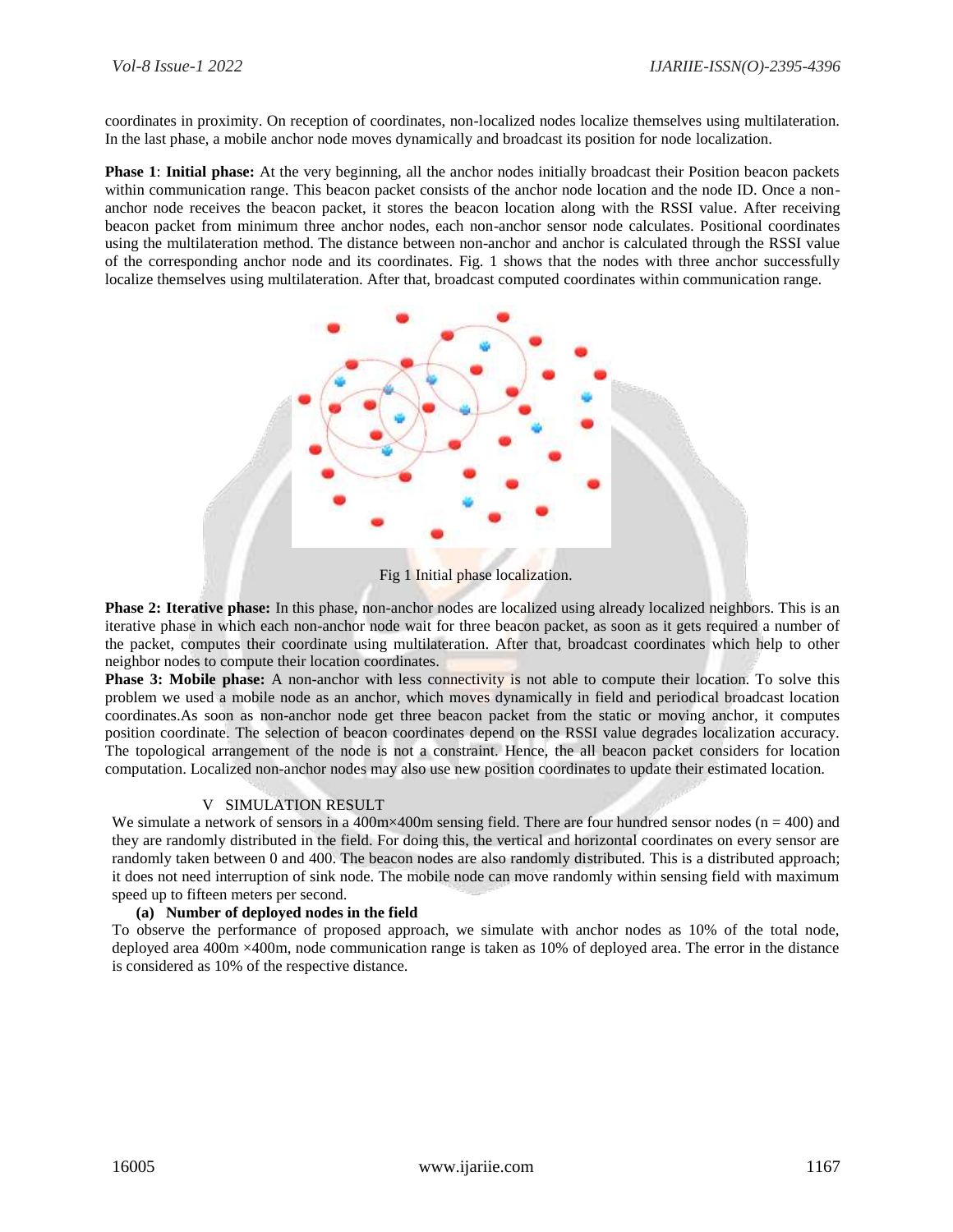

Figure 2 Number of node localized with total number of deployed nodes

### (b) **Anchor nodes**

To observe the performance of proposed approach for varying anchor nodes, we deploy 400 sensor nodes in 400m ×400m area with 10 meters radio range. The error in the distance is considered as 10% of the respective distance.It is observed that the localization error decreases with increase in anchor nodes.

۸

### **(c) Communication range**

To observe the performance of proposed approach with varying connectivity, a different value of communication range has been taken for simulation. For this four hundred sensor nodes with beacon nodes as 10% of the total node are deployed in 400m×400m area. The error in the distance is considered as 10% of the respective distance.It is observed that the localization error decreases with increase in communication range of the sensor nodes. This is because the probability of getting more anchor nodes as a neighbor is increased.

Figure 3 The performance of Present approach with anchor nodes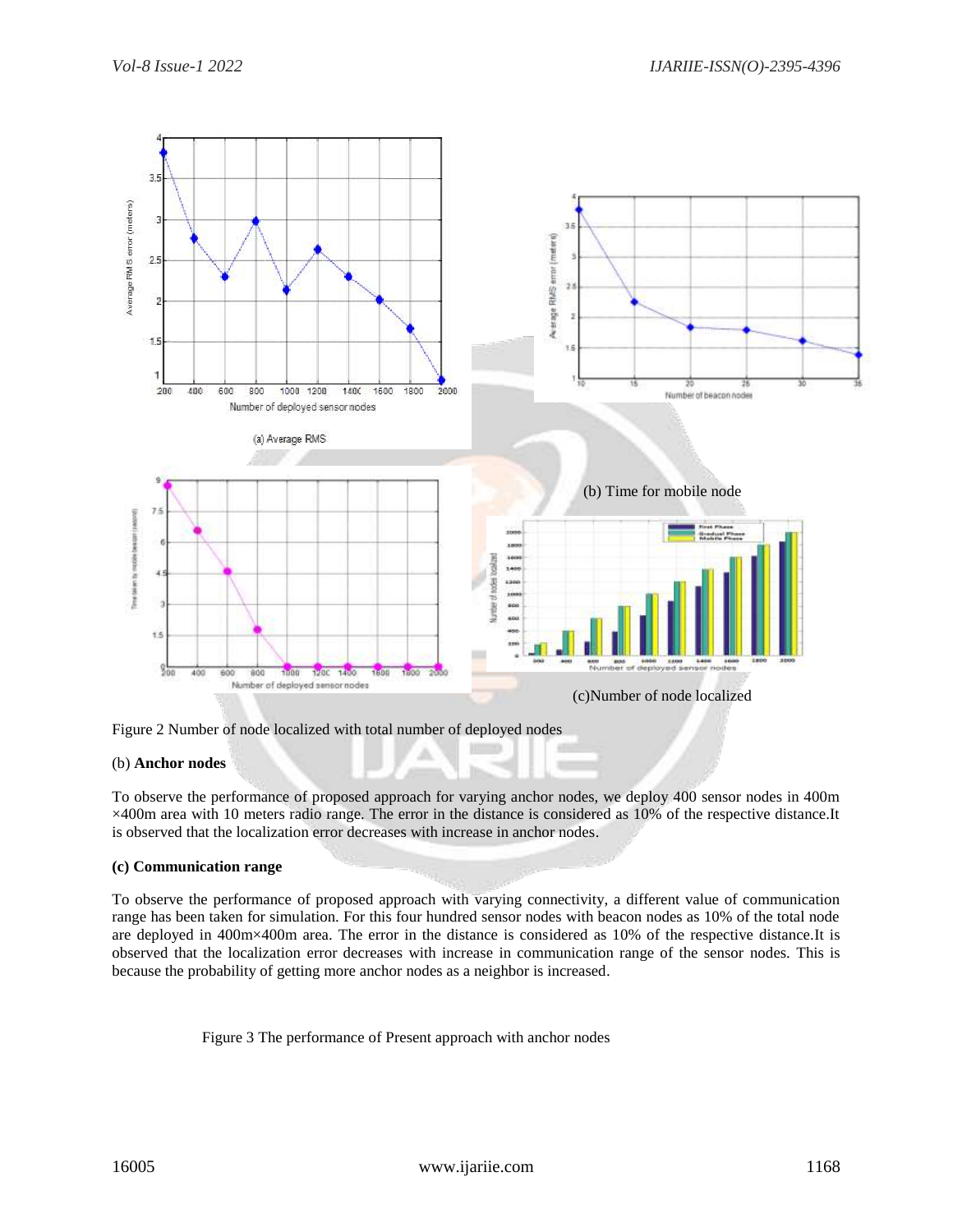

Figure 3 The performance of Present approach with varying communication range

#### **(d) Deployed area**

To observe the performance of proposed approach for scalability, different size of deployed area has been taken for simulation. For this four hundred sensor nodes with beacon nodes as 10% of the total node are deployed in sensing area. The communication range of a node is taken as 10% of deployed area. The error in the distance is considered as 10% of the respective distance. It has been observed that increase in deployed area increases the localization error drastically. It happened due to significant error increment in distance estimation.

#### **(e) Error in distance estimation**

To observe the performance of proposed approach for noise tolerance, a different value of measurement noise has been taken for simulation. For this four hundred sensor nodes with beacon nodes as 10% of the total node are deployed in 400m×400m area. The communication range of a node is taken as 10% of deployed area. It is observed that the localization error increases with increase in measurement error in distance estimation. This is because the probability of getting true distance decreases with measurement error. Although, error in distance estimation do not merely affect the time for localization some time significant variation in RSSI decreases the node connectivity cause fewer nodes localized in the initial phase. Due to this time required for the mobile node is vary for different value of errors.



Figure 4 The performance of present approach with deployed area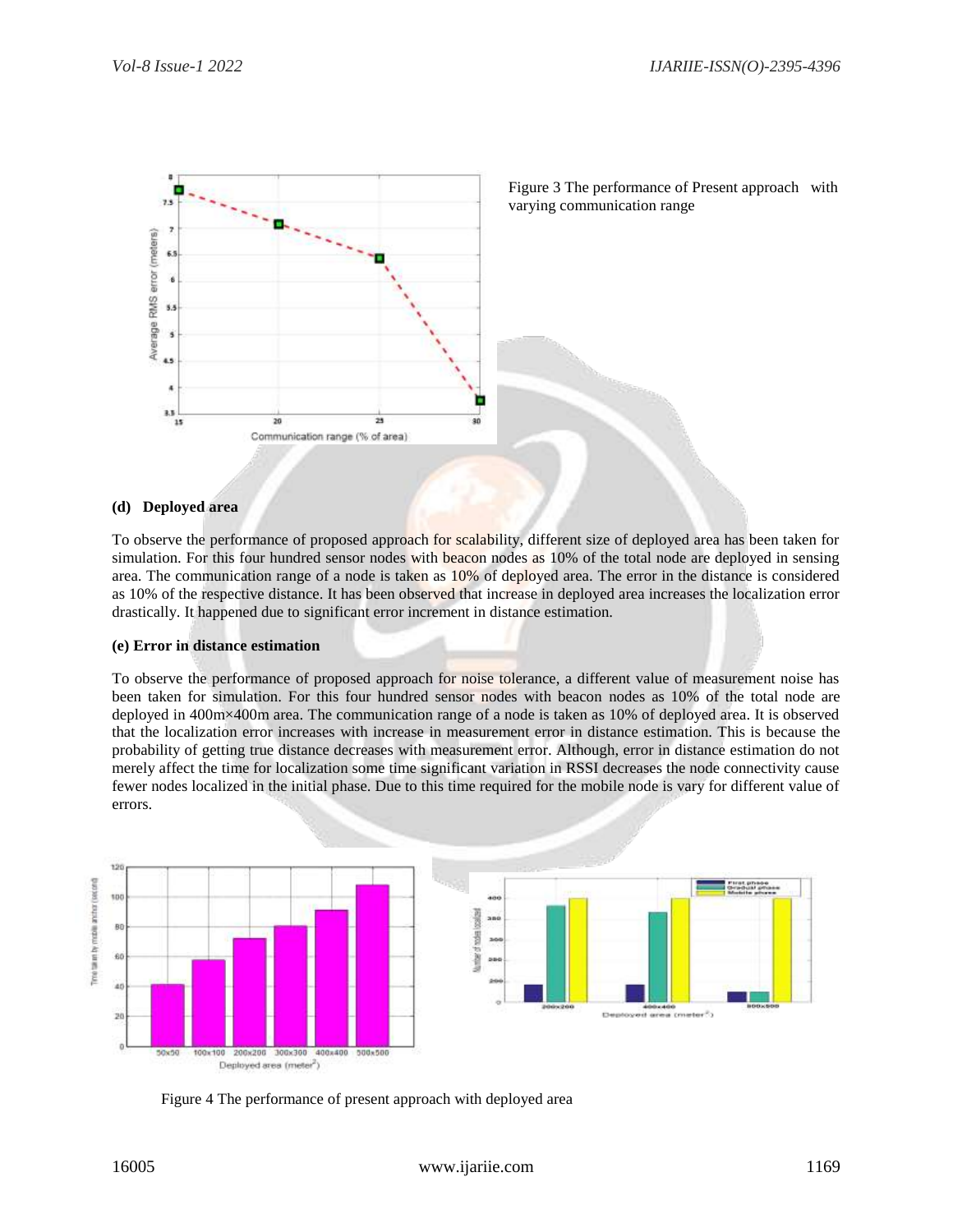

Figure 5. The performance of present approach with varying error in distance estimation

### **(f) Performance comparison**

In this section, we compare the performance of proposed approach with other existing techniques. The Distributed Localization using a Dynamic Beacon Node (DLDBN) [42] taken two scenarios for performance analysis. In the first scenario, the static anchor is considered for localization and in second, mobile nodes as taken as anchor nodes for localization. We simulate the present approach with same parameters used in [42]. It has been observed that the increase in node density decrease error in localization in all three techniques. It is also observed that increase in deployed area increases localization error.

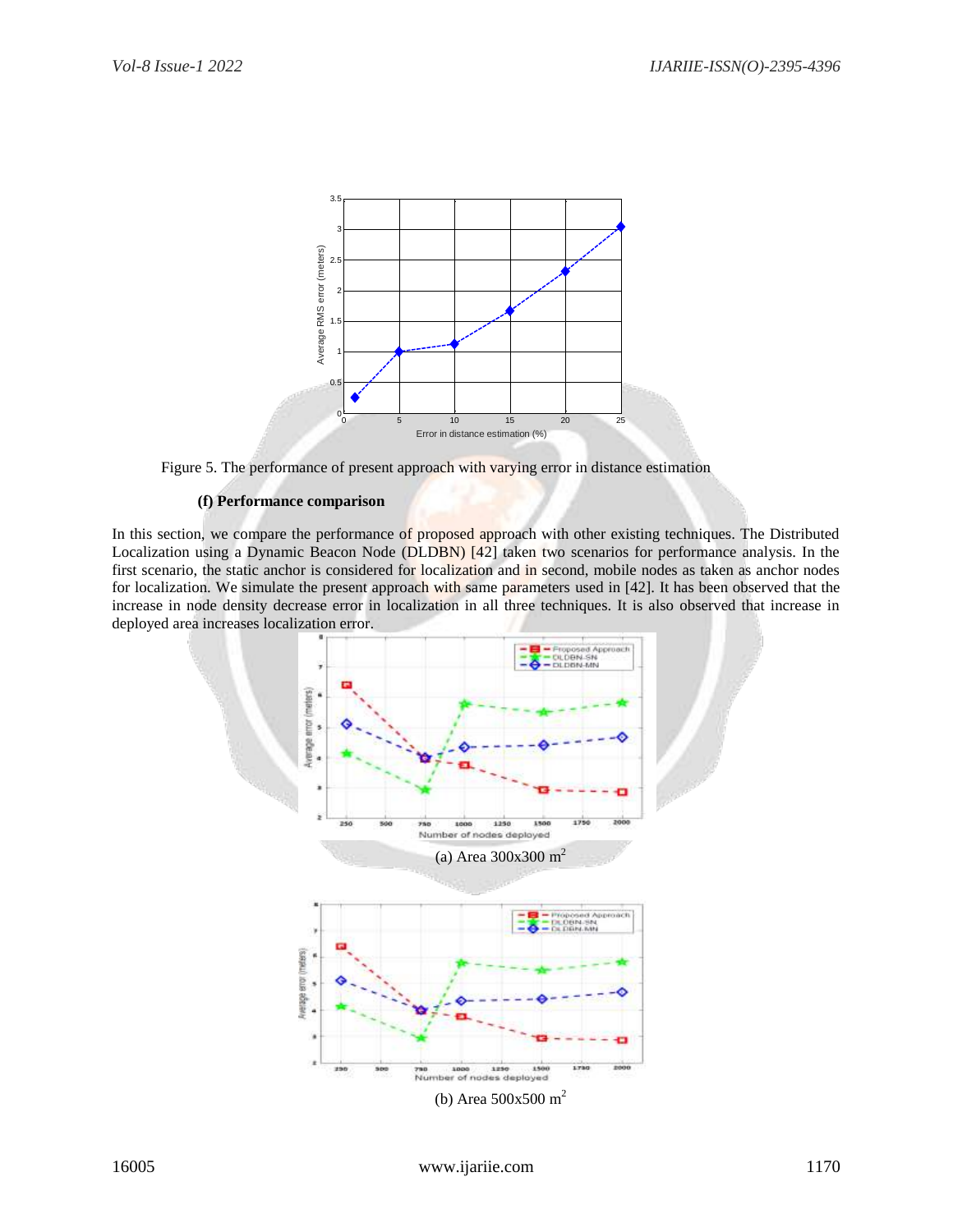### **(g) Conclusion**

In this dissertation, we Present a new localization algorithm Gradual localization with dynamic Path Planning (GLDPP).to localize sensor nodes with less error while managing time and reliability for node localization. The GLDPP is a progressive localization based on mobile anchor node, consist initial, progressive and mobile phases. Firstly, sensor nodes with more than two anchor nodes in the neighborhood are localized using multilateration. After that, in progressive phase, nodes are localized in an iterative fashion. Nodes with less connectivity still not localized because multi lateration needs at least three anchors or pseudo-anchor for location computation. In GLDPP, a mobile anchor moves randomly in sensing field and broadcast their coordinates which enable nodes with low connectivity to localize themselves. In GLDPP, sensor nodes compute coordinates itself independently which in not centralized unlike [4] where global knowledge of the network topology is required. GLDPP is very simple to implement in the short range sensor nodes.

#### **REFERENCES**

[1] Mustafa Ilhan Akbas, Melike Erol-Kantarc\_, and Damla Turgut. Localization for wireless sensor and actor networks with meandering mobility. IEEE Transactions

on Computers, 64(4):1015{1028, 2015.

[2] Ian F Akyildiz, Dario Pompili, and Tommaso Melodia. Underwater acoustic sensor networks: research challenges. Ad hoc networks, 3(3):257{279, 2005.

[3] Ian F Akyildiz, Weilian Su, Yogesh Sankara subramaniam, and Erdal Cayirci. Wireless sensor networks: a survey. Computer networks, 38(4):393{422, 2002.

[4] Cesare Alippi and Giovanni Vanini. A rssi-based and calibrated centralized localization technique for wireless sensor networks. In Pervasive Computing and Communications Workshops, 2006. PerCom Workshops 2006. Fourth Annual IEEE International Conference on, pages 5{pp. IEEE, 2006.

[5] Nabil Ali Alrajeh, Maryam Bashir, and Bilal Shams. Localization techniques in wireless sensor networks. International Journal of Distributed Sensor Networks, 2013, 2013.

[6] Isaac Amundson and Xenofon D Koutsoukos. A survey on localization for mobile wireless sensor networks. In Mobile Entity Localization and Tracking in GPS-less Environnments, pages 235{254. Springer, 2009.

[7] MS Aruna, R Ganesan, and A Pravin Renold. Optimized path planning mechanism for localization in wireless sensor networks. In Smart Technologies and Management for Computing, Communication, Controls, Energy and Materials (ICSTM), 2015 International Conference on, pages 171{177. IEEE, 2015.

[8] Azzedine Boukerche, Horacio ABF Oliveira, Eduardo F Nakamura, and Antonio AF Loureiro. Localization systems for wireless sensor networks. IEEE wireless Communications, 14(6), 2007.

[9] Nirupama Bulusu, John Heidemann, and Deborah Estrin. Gps-less low-cost outdoor localization for very small devices. IEEE personal communications, 7(5):28{34, 2000.

[10] Vijay K Chaurasiya, Neeraj Jain, and Gora Chand Nandi. A novel distance estimation approach for 3d localization in wireless sensor network using multi dimensional scaling. Information Fusion, 15:5{18, 2014.

[11] Long Cheng, Chengdong Wu, Yunzhou Zhang, Hao Wu, Mengxin Li, and Carsten Maple. A survey of localization in wireless sensor network. International Journal of Distributed Sensor Networks, 2012, 2012.

[12] Jose A Costa, Neal Patwari, and Alfred O Hero III. Distributed weighted- multidimensional scaling for node localization in sensor networks. ACM Transactions on Sensor Networks (TOSN), 2(1):39{64, 2006.

[13] Juan Cota-Ruiz, Pablo Rivas-Perea, Ernesto Sifuentes, and Rafael Gonzalez-Landaeta. A recursive shortest path routing algorithm with application for wireless sensor network localization. IEEE Sensors Journal, 16(11):4631{4637, 2016.

[14] Kevin A Delin. The sensor web: A macro-instrument for coordinated sensing.Sensors, 2(7):270{285, 2002.

[15] Deepak Ganesan, Ramesh Govindan, Scott Shenker, and Deborah Estrin. Highly resilient, energy-e cient multipath routing in wireless sensor networks. ACM SIGMOBILE Mobile Computing and Communications Review, 5(4):11{25, 2001.

[16] Di He. A novel wireless sensor networks multilateration positioning method based

on quartic double-well bistable stochastic resonance technique. Nonlinear Theory and Its Applications, IEICE, 8(1):49{57, 2017.

[17] Mohamed Hefeeda and Majid Bagheri. Wireless sensor networks for early detection of forest fires. In Mobile adhoc and sensor systems, 2007. MASS 2007. IEEE international conference on, pages 1{6. IEEE, 2007.